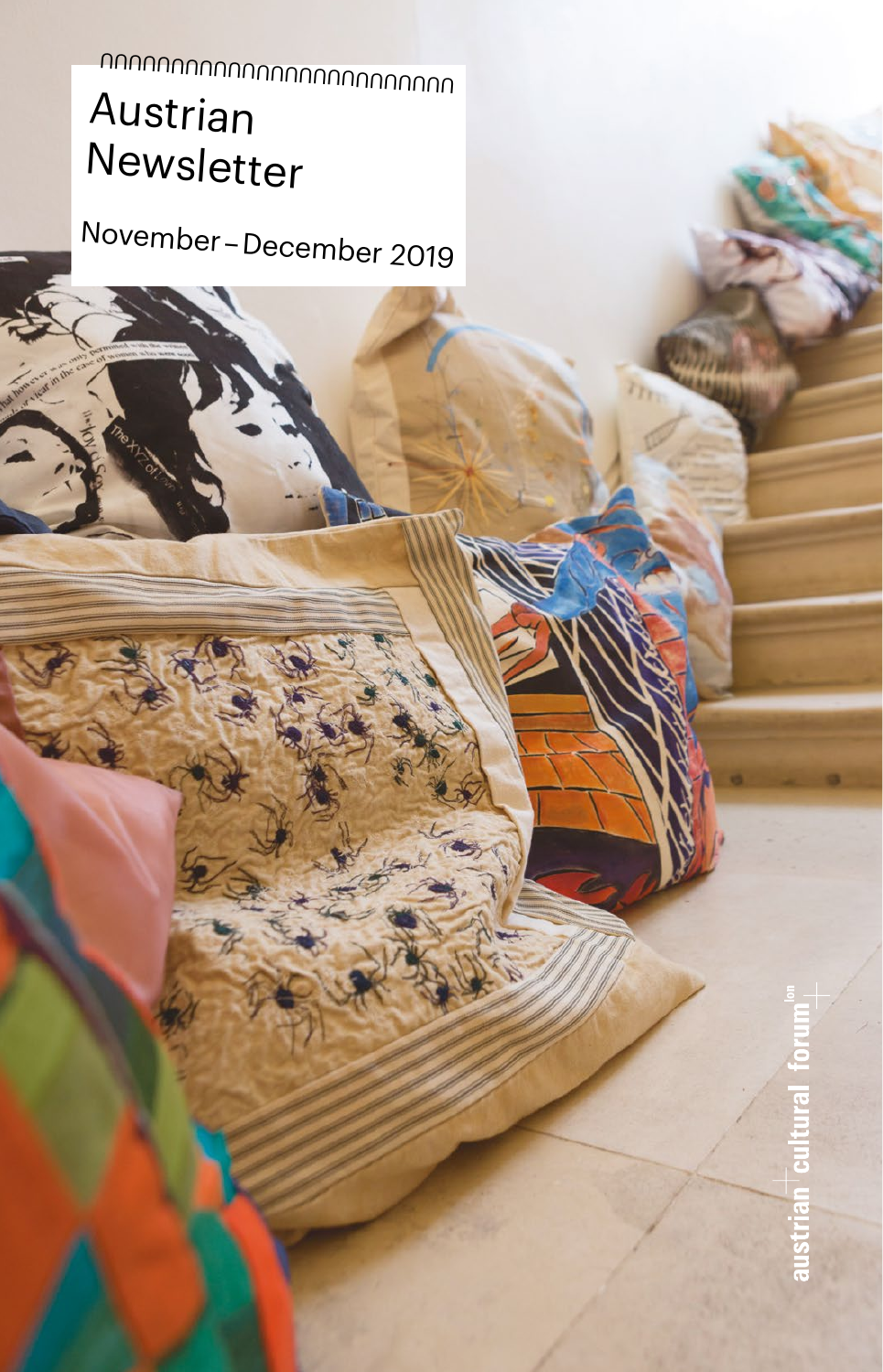## Ongoing

### Nothing Less!

#### *Visual Arts Until Friday 31 January 2020, ACF London*

The exhibition *Nothing Less! 100 Years of Women's Suffrage* questions what constitutes women's rights today and galvanises feminist legacies that are often taken for granted. We demand nothing less than what has already been fought for and accomplished. We look ahead and move forward. Nothing less!

Featuring: Bernadette Anzengruber, Renate Bertlmann, VALIE EXPORT, Caren Garfen, Johnny Golding, Noëmi Lakmaier, Monica Ross, Fiona Rukschcio, Käthe Schönle, Stefanie Seibold, Jo Spence, Suzanne Treister and Hui Ye. Curated by Aline Lara Rezende and Julia Hartmann.

### Into the Night: Cabarets & Clubs in Modern Art

*Visual Arts Until Sunday 19 January 2020, Barbican Art Gallery*

The Barbican presents a landmark exhibition exploring the electrifying history of cabarets, cafés and clubs in modern art across the world, from London to New York, Paris, Mexico City, Berlin, Vienna and Ibadan. Included in the exhibition are life-size re-creations of avant-garde spaces such as the immersive Cabaret Fledermaus in turnof-the-century Vienna.

Barbican Art Gallery, Barbican Centre, Silk St, London EC2Y 8DS [www.barbican.org.uk](http://www.barbican.org.uk) 

## November

### Royal College of Music Lunchtime Concert Series

*Music Monday 4 & 18 November and 2 December and 20 January 2020, 1.05pm, ACF London*

Students from the Royal College of Music continue their series of lunchtime concerts at the ACF London. Exceptional young musicians will offer the audience a vibrant selection of pieces from Europe's greatest composers.

### Insiders / Outsiders: The Concert

*Music Sunday 10 November, 7.30pm, [New North London Synagogue](https://insidersoutsidersfestival.org/venue/new-north-london-synagogue/)*

To celebrate the musical contribution of Jewish refugees to British culture, Ensemble ÉMIGRÉ together with the community at the New North London Synagogue will perform chamber music and songs by Hans Gál, Egon Wellesz. Franz Reizenstein, Walter Bergmann, Robert Kahn and Karl Rankl. The programme will be complemented by short excerpts from letters and other historical documents.

[New North London Synagogue,](https://insidersoutsidersfestival.org/venue/new-north-london-synagogue/) 80 East End Rd, London N3 2SY; [insidersoutsidersfestival.org](https://insidersoutsidersfestival.org/event/insiders-outsiders-the-concert/)



Egon Wellesz © Georg Fayer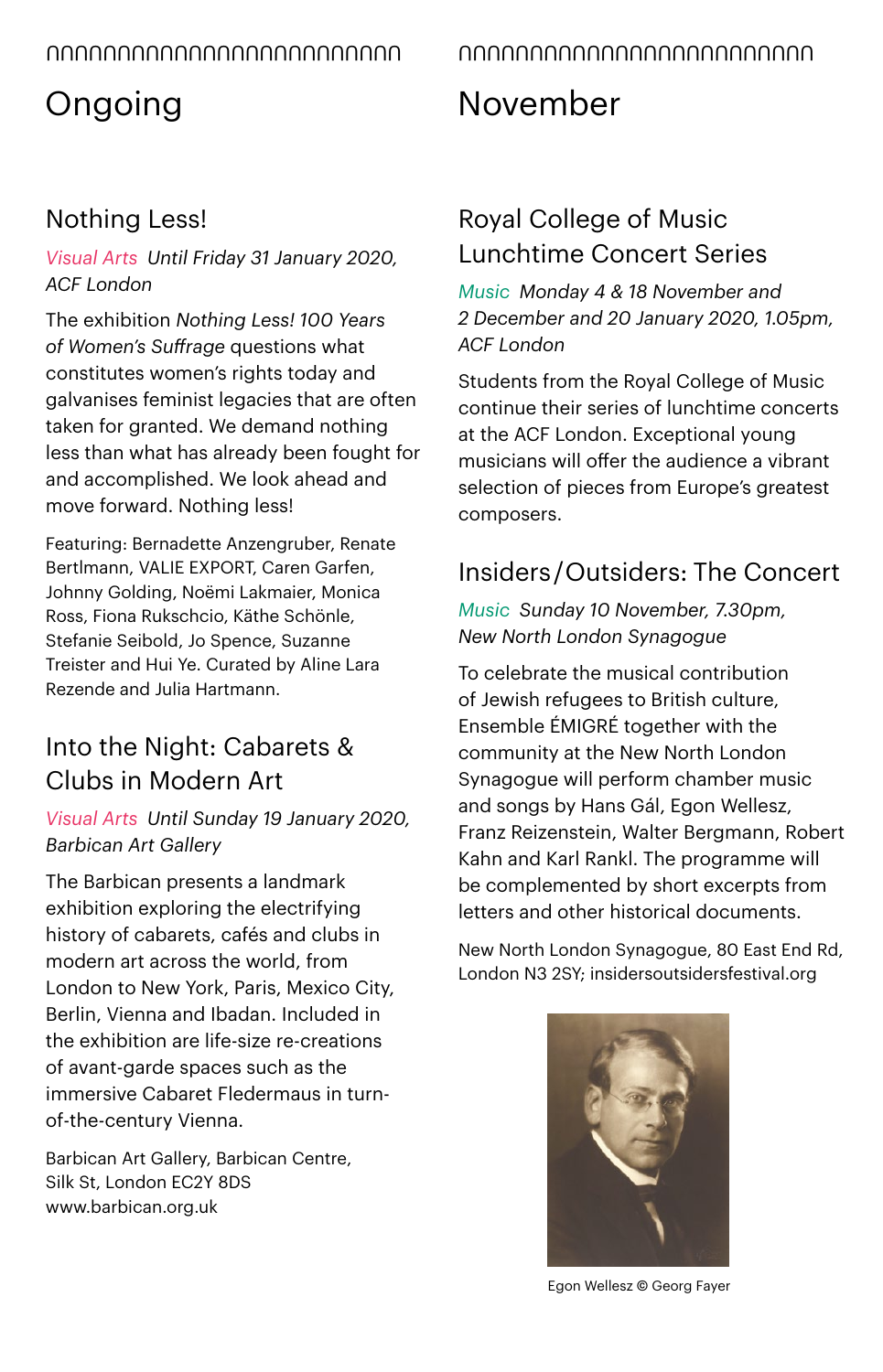### Thomas Weinhappel

#### *Music Thursday 14 November, 7pm, ACF London*

This special evening will see awardwinning Austrian baritone Thomas Weinhappel perform classical arias and Lieder from Mozart to Mahler. Some of his latest signature opera performances include Tarquinius in Britten's *The Rape of Lucretia* and Hamlet at the National Opera House of Pilsen.



Thomas Weinhappel © Christian Heredia

### The Most Beautiful Country in the World

#### *Film Saturday 16 November, 8pm, Close-Up Cinema*

The film follows a group of young migrants in Vienna who break through the administrative labyrinths of checkings, gaining status and residence in their new home in Europe. It is a story about new and old friendships, the feeling of freedom in a new environment and the migrants' anxieties, mutual encouragement and achievements. The UK premiere is followed by a conversation with the director Želimir Žilnik.

Close-Up Cinema, 97 Sclater St, Shoreditch, London E1 6HR www.closeupfilmcentre.com



Still from the film *The Most Beautiful Country in the World*

### Nothing Less! Accompanying Event: Lecture performance by Johnny Golding

#### *Visual Arts Thursday 21 November, 7pm, ACF London*

Accompanying the exhibition *Nothing Less!* the artist, philosopher and professor of Philosophy & Fine Art at the Royal College of Art in London, Johnny Golding, will give a lecture performance based on her artwork *Come Again? (Rude Girl, meditation 2,785)*, an intensive, in-thedark philosophy-poetics installation on erotic practice, feminism and the courage of love.

### Edward Timms Memorial Lecture: The Emperor Joseph II and the Tragedy of Enlightenment

#### *Talk Monday 25 November, 7pm, ACF London*

In honour of the late Edward Timms, Professor of German and co-founder of the yearbook *Austrian Studies,* the ACF London and the Centre for German-Jewish Studies at the University of Sussex are holding a lecture with Edward Timms' close friend and academic colleague Professor Ritchie Robertson. The evening will examine the Austrian Enlightenment and its aftermath.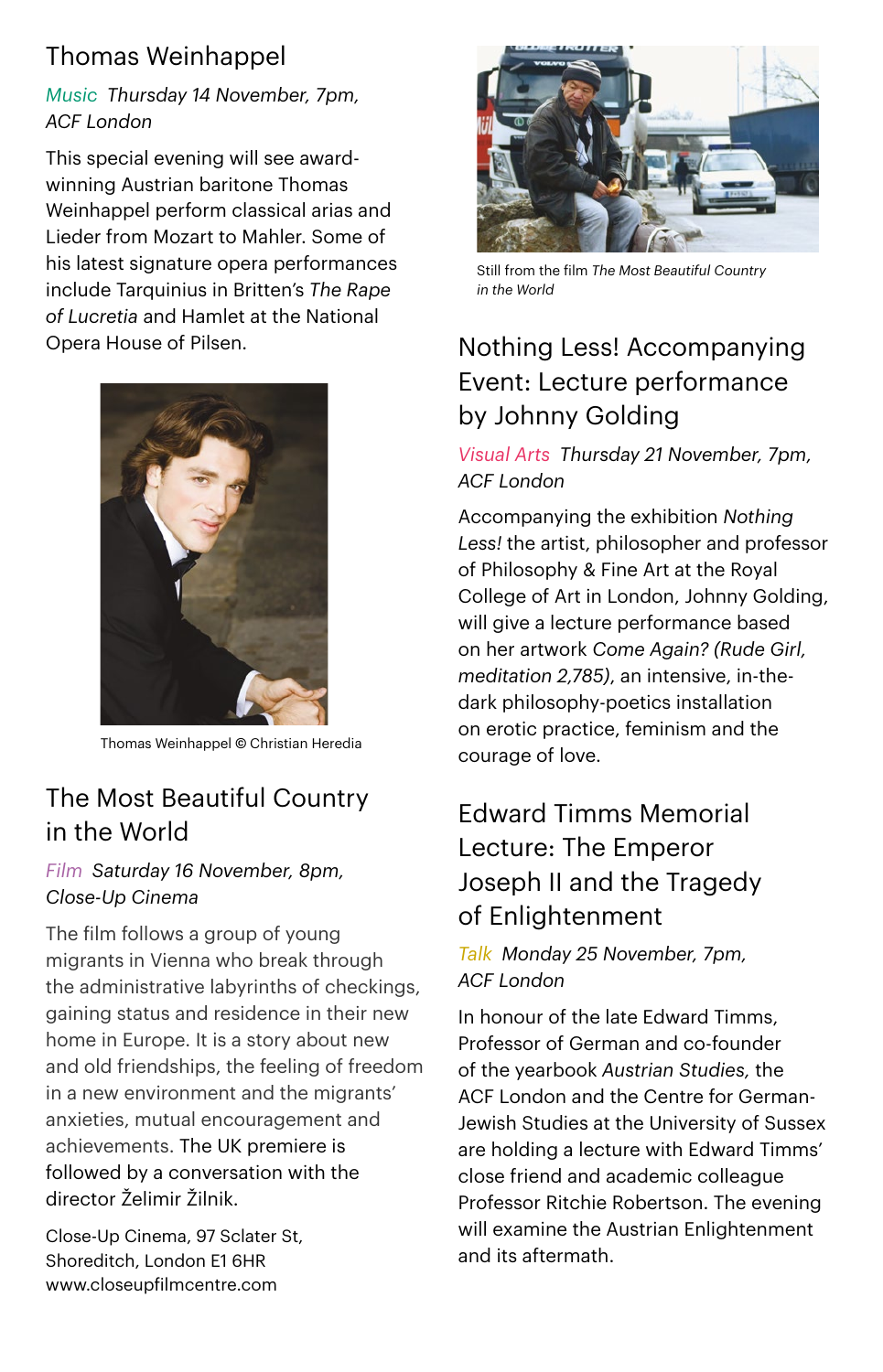### ARIELA: Jewish Women Composers – A musical heritage of the Holocaust

*Music Thursday 28 November, 7pm, ACF London*

ARIELA is a concert programme developed by Austrian musicians presenting works by Jewish female composers, some of whom composed their music in the concentration camps. Combining three core elements of Jewish music, prayer, song and dance, Austrian pianist Sigrid Hagn and violist Janina Ibel commemorate and celebrate the musical heritage of these exceptional composers.

#### **ACF Junior** Stories from the Land of Music

*Music Saturday 30 November, 2.30pm, ACF London*

The ACF Junior series continues with a special musical afternoon with the Austrian guitar/cello duo David e Mia. The pair provides young and old with an insight into the world of music with their energetic classical, pop and rock sounds. They playfully expand the knowledge of the listener and present their own arrangements of well-known songs, such as *Let It Go*, *Viva La Vida* and Johann Strauß's *Pizzicato Polka*. The event is suitable for children from two years old.



David e Mia © Mercan Sümbültepe

## December

#### Happiness Machine

*Film Tuesday 3 December, 6.30pm, Barbican Cinema*

Happiness Machine is an innovative, pan-European project involving 20 artists, who were commissioned by Austrian music ensemble Klangforum Wien and Tricky Women animation festival, to consider the current economic system in light of the social movement *Economy for the Common Good*. The resulting ten animations explore a variety of themes and range from the abstract and experimental to fairy tales, documentary approaches and the satirising of society.

Barbican Cinema, Barbican Centre, Silk St, London EC2Y 8DS [www.barbican.org.uk](http://www.barbican.org.uk)



Happiness Machine: Bloomers © Samantha Moore

### Österreich Tag 2019

#### *Seminar Saturday 7 December, 9.30am – 5pm, ACF London*

The Österreich Tag aims to provide information about Austrian life, customs and language to German language teachers and others interested in Austrian culture. The event will focus on the use of photographs and artworks in teaching German as a foreign language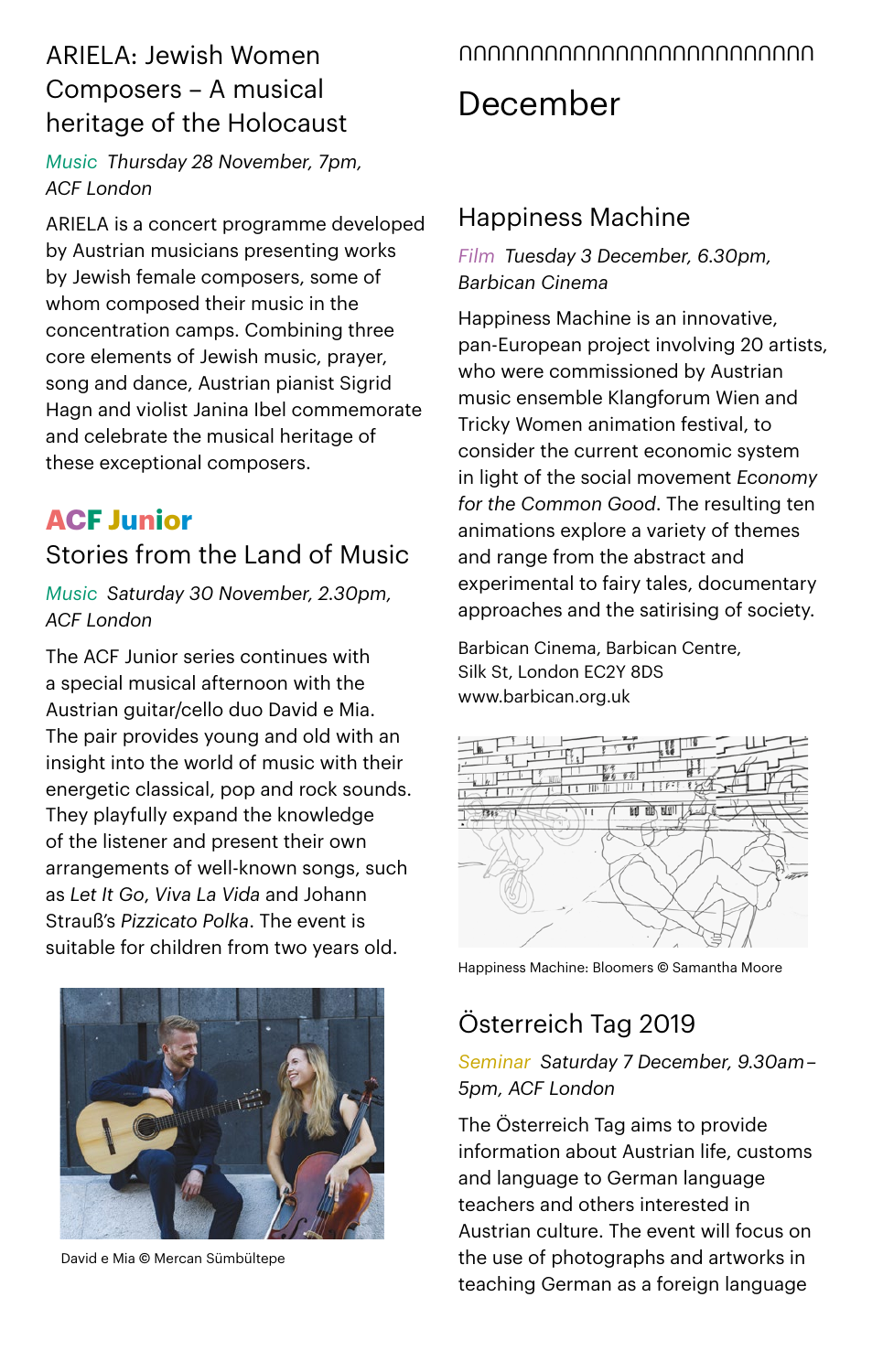and intends to help teachers prepare students for GCSE. The participation fee of £10 will include a traditional Austrian lunch.

Registration essential: Geoff Brammall [geoffbram1@btopenworld.com](mailto:geoffbram1@btopenworld.com)  www.all-languages.org.uk





Raphaela Edelbauer © Victoria Herbig

Verena Dürr © Matthias Meinharter

#### Two mountains, two artists and the secrets beneath

*Literature Wednesday 11 December, 7pm, ACF London*

In a conjoint lecture performance, Austrian writers Verena Dürr and Raphaela Edelbauer will 'perform' parts from their works *Memorabilia* and *Das Loch*, first presented at the Austrian Bachmann Prize 2017 and 2018. Both texts relate to mountains and the hidden secrets beneath and between those mountains. Raphaela Edelbauer was awarded the Bachmann Audience Prize for her novel *Das flüssige Land*, which will be published in English next year. *Memorabilia* was translated by Jonathan Blower, *Das Loch* by Ollie Evans.

## UUUUUUUUUUUUUUUUUUUUUUUUU

## January

### Between Departure and Arrival. Re-Assessing the Work of Ilse Aichinger and Helga Michie

*Conference Wednesday 15 – Friday 17 January, ACF London and Senate House*

Twin sisters Ilse Aichinger and Helga Michie responded to the tremors of the 20th century through different creative media. This international conference will be the first occasion where their oeuvres in literature and the visual arts will be examined conjointly and considered as reflections of personal experience and in the context of their time.

Keynote speakers include Professor Rüdiger Görner, Dr Christine Ivanovic, Professor Dolors Sabaté Planes and Dr Geoff Wilkes.

Wednesday 15 January: ACF London

Thursday 16 – Friday 17 January: Senate House, Bloomsbury Room, Malet St, London WC1E 7HU



Birgit Beer © Paul Williams

#### From the Danube to the Thames

#### *Music Date tbc, ACF London*

The internationally acclaimed soprano Birgit Beer grew up in Vienna and has performed at major opera houses around the world. Among her many acclaimed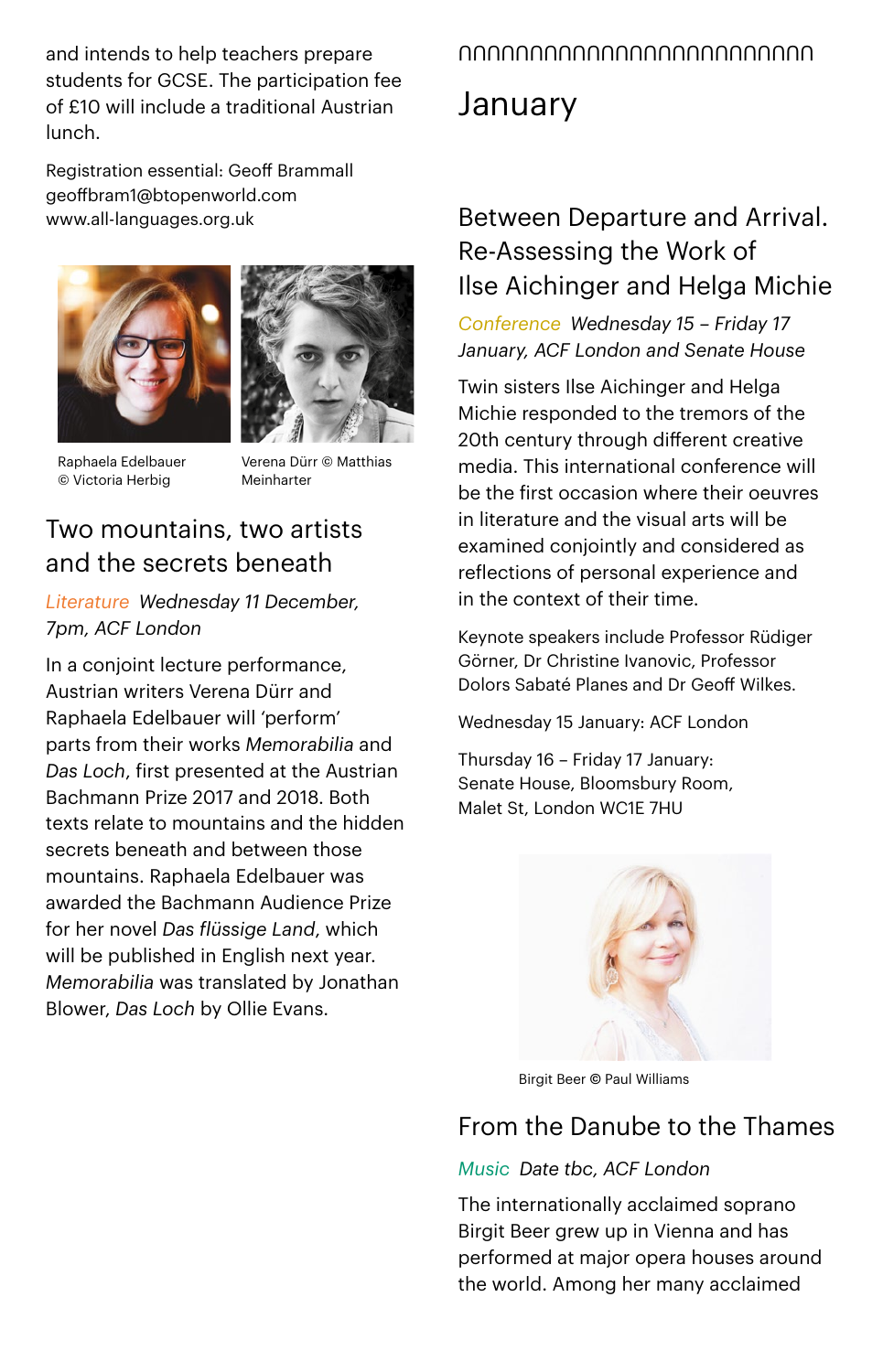roles are Pamina of *The Magic Flute*, Musette of *La Bohème* and Countess Gabriele of *Wiener Blut*. In a special evening to pay tribute to the 100-year-old Eric Sanders, she will perform Viennese songs and pieces from famous operettas such as *Wien, Wien nur du allein* and *Hör ich Cymbalklänge*.

#### Nothing Less! Accompanying Event: Pillow Talk – Literary Salon

#### *Visual Arts Literature Wednesday 29 January, 7pm, ACF London*

The Pillow Talk Literary Salon explores ideas and shared stories through the *Nothing Less!* exhibition and the *Pillow Talk* installation that delivers a still point of study at the heart of a lush aesthetic experience. Working up a flow of feminist stories that reach through visitors' senses of texture and space, the Literary Salon will focus on the current political and social issues and how art can evoke change.



*Nothing Less!* exhibition

### Nothing Less! Finissage: Let's Walk the Walk

#### *Visual Arts Thursday 30 January, 7pm, ACF London*

Meet UK-based feminist initiatives and find out about their activist work and the current political situation. What is happening in terms of women's politics? What are feminist organisations trying to achieve and what are they struggling against? Why is it significant, to join forces and, most importantly, how can one join? Let's walk the walk instead of solely talking the talk!



Käthe Schönle, *Grand Turn*, 2019 © Hannah Burton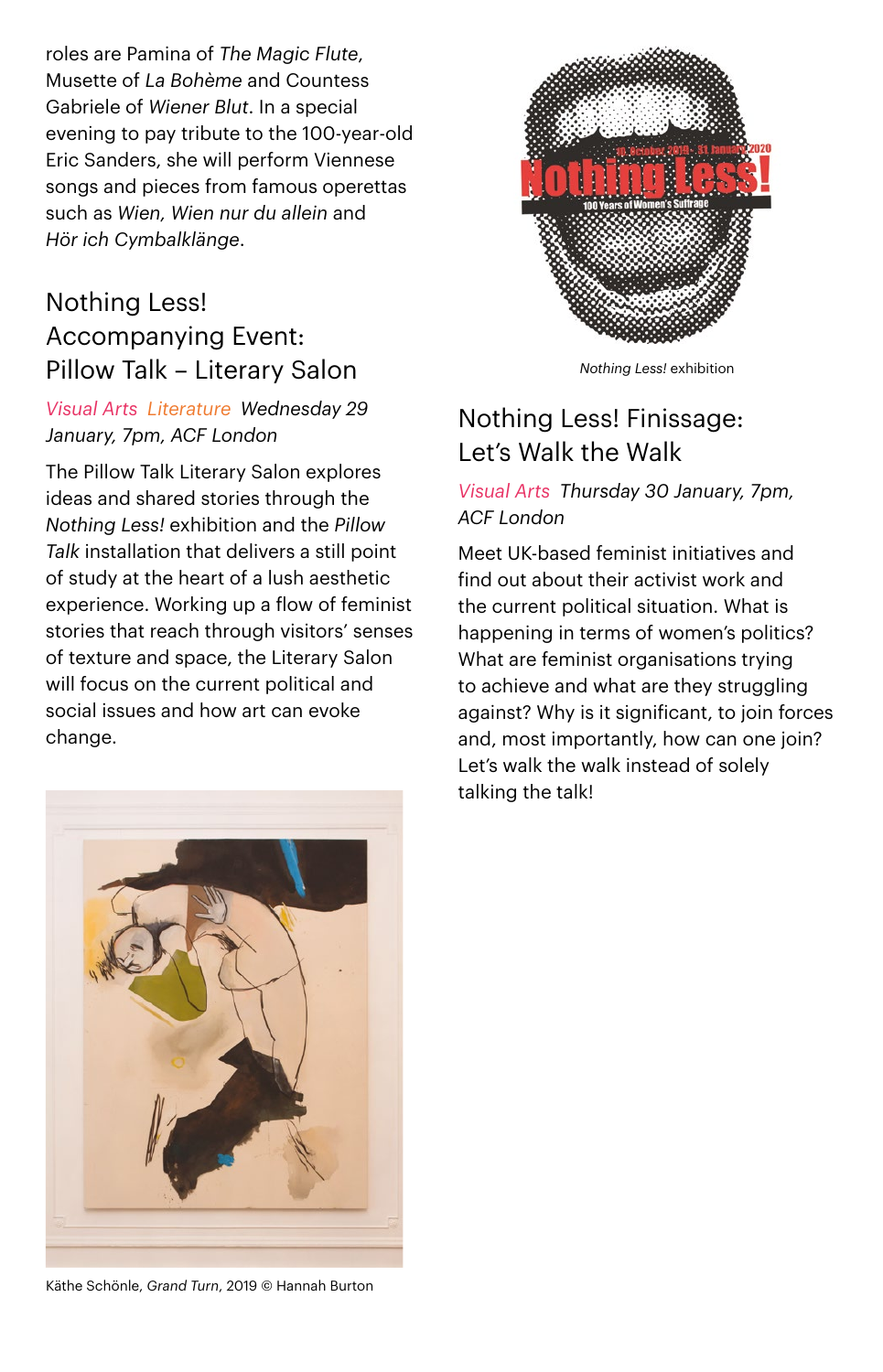## **CineClub**

### Historical Film Series: A tribute to Anna Gmeyner and Paul Henreid

Our autumn CineClub is dedicated to two Austrian artists: author and scriptwriter Anna Gmeyner and the actor and film director Paul Henreid.

Born as Anna Wilhelmine Gmeyner in 1902, the multi-talented Viennese author was forced into exile by the rise of the Nazi regime. Deprived of her home and mother tongue, cinema became her métier and she worked with notable directors such as Erwin Piscator, G. W. Pabst and Berthold Viertel.

Paul Henreid was born in 1908 into an Austro-Hungarian aristocratic family and is perhaps best known for his role as a resistance fighter in *Casablanca* and opposite Bette Davis in *Now, Voyager*, which created his image as the 'continental lover'.

#### Night Train to Munich

#### *Tuesday 12 November, 7pm, ACF London*

When the Wehrmacht marches into Prague, armour-plating inventor Dr Bomasch escapes to England. As his daughter Anna tries to join him, the Gestapo manages to kidnap them both, taking them to Berlin. This sets off a cat-and-mouse game between the Germans and the British in which special secret service agent Gus Bennet, pretending to be a German officer, tries to woo Anna over to the Nazi cause.

UK, 1940, 95min, English, directed by Carol Reed



Still from the film *Pastor Hall.*  Courtesy of Synema.

### Pastor Hall

#### *Monday 18 November, 7pm, ACF London*

Life in the small village of Altdorf is about to change with the arrival of Hitler's disciples in the form of the SS. When the storm troopers start to teach and enforce the new order, Pastor Hall sticks to his convictions and takes them to the pulpit. The film is based on the true life story of Pastor Martin Niemöller, who was interned in Sachsenhausen and Dachau under a 'protective custody' order from 1939 to 1945.

UK, 1940, 95min, English, directed by Roy Boulting

### The Passing of the Third Floor Back

#### *Tuesday 26 November, 7pm, ACF London*

Terrorised by an evil landlord, the inhabitants of a shabby London boarding



Still from the film *The Passing of the Third Floor Back*. Courtesy of Synema.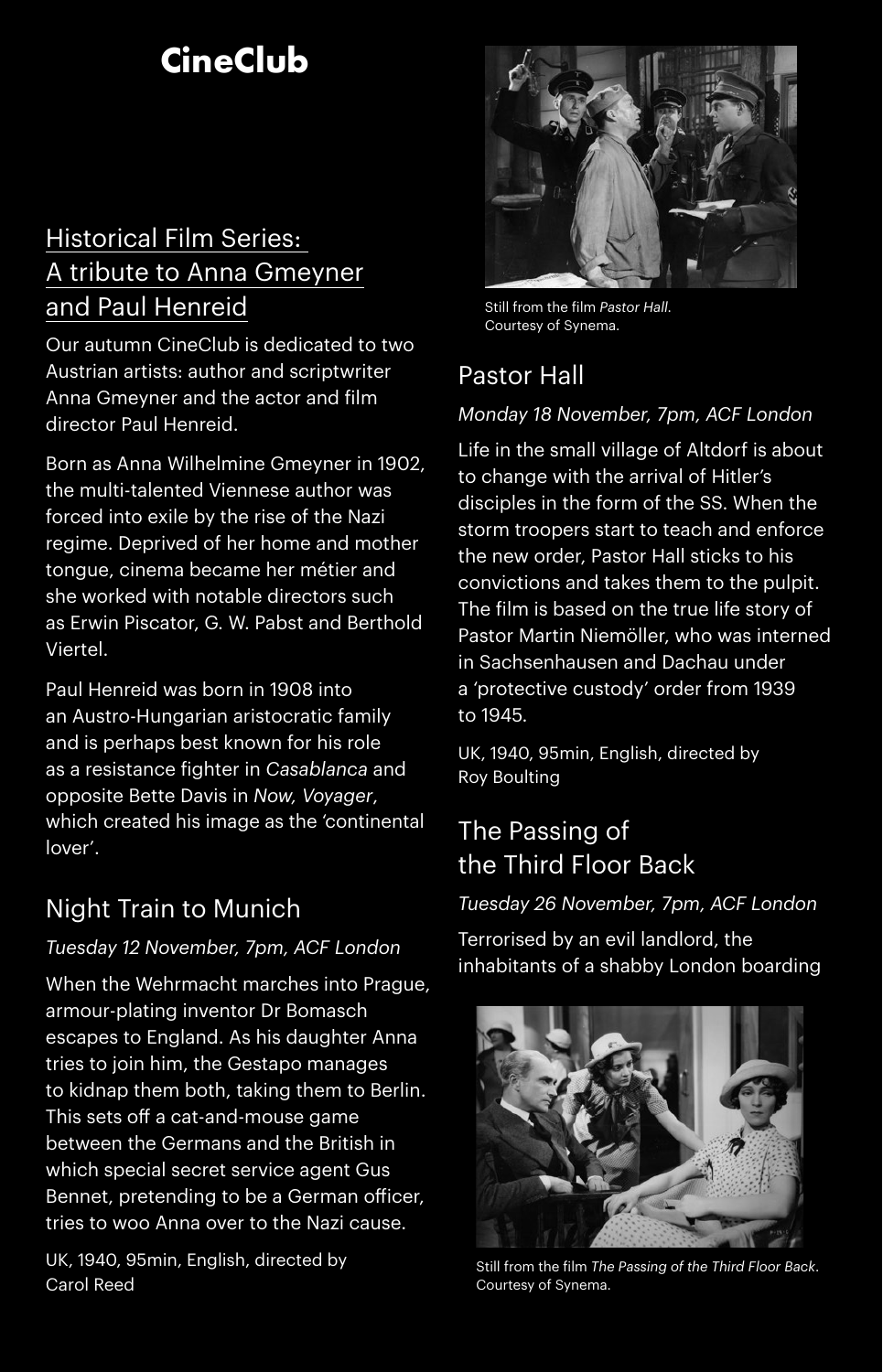house exist precariously on the edge of disaster and despair. But when a new, rather strange lodger arrives, things mysteriously take a turn for the better. The film is based on a short story by Jerome K. Jerome.

UK, 1935, 90min, English, directed by Berthold Viertel, co-written by Anna Gmeyner (uncredited)

### Hollow Triumph

#### *Tuesday 3December, 7pm, ACF London*

Based on Murray Forbes' story of the same title, the film follows John Muller (Paul Henreid) on his escape from mobsters out of the frying pan into the fire. The protagonist's cynical view of human blindness provides for quite an ironic and surprising ending to this true noir.

US, 1948, 83min, English, directed by Steve Sekely and Paul Henreid (uncredited)



Still from the film *Hollow Triumph.*  Courtesy of Synema.

### Special Christmas Screening: Commemorating Felix Salten

#### *Tuesday 17 December, 7pm, ACF London*

This year, 2019, would have marked the 150th birthday of Austrian writer Felix Salten, whose story *Bambi, a Life in the Woods* inspired the world-famous Walt Disney classic *Bambi*. To commemorate the author, the ACF will screen the animation and give an insight into his manifold oeuvre. The screening will be followed by Christmas drinks.

### watch:AUT Austrian Film Festival

#### *Friday 13 December – Sunday 15 December, Picture House Central, London*

*watch:AUT* the brand-new Austrian Film Festival, lands in the heart of London at Picture House Central. Featuring the best and most recent works in Austrian cinema, the festival will be focusing on the environment, women and migration, worldwide issues that the Austrian new wave of filmmakers is passionately zooming in on.



Still from the film *The Ground Beneath my Feet* by Marie Kreutzer

Find more details on our website: www.acflondon.org.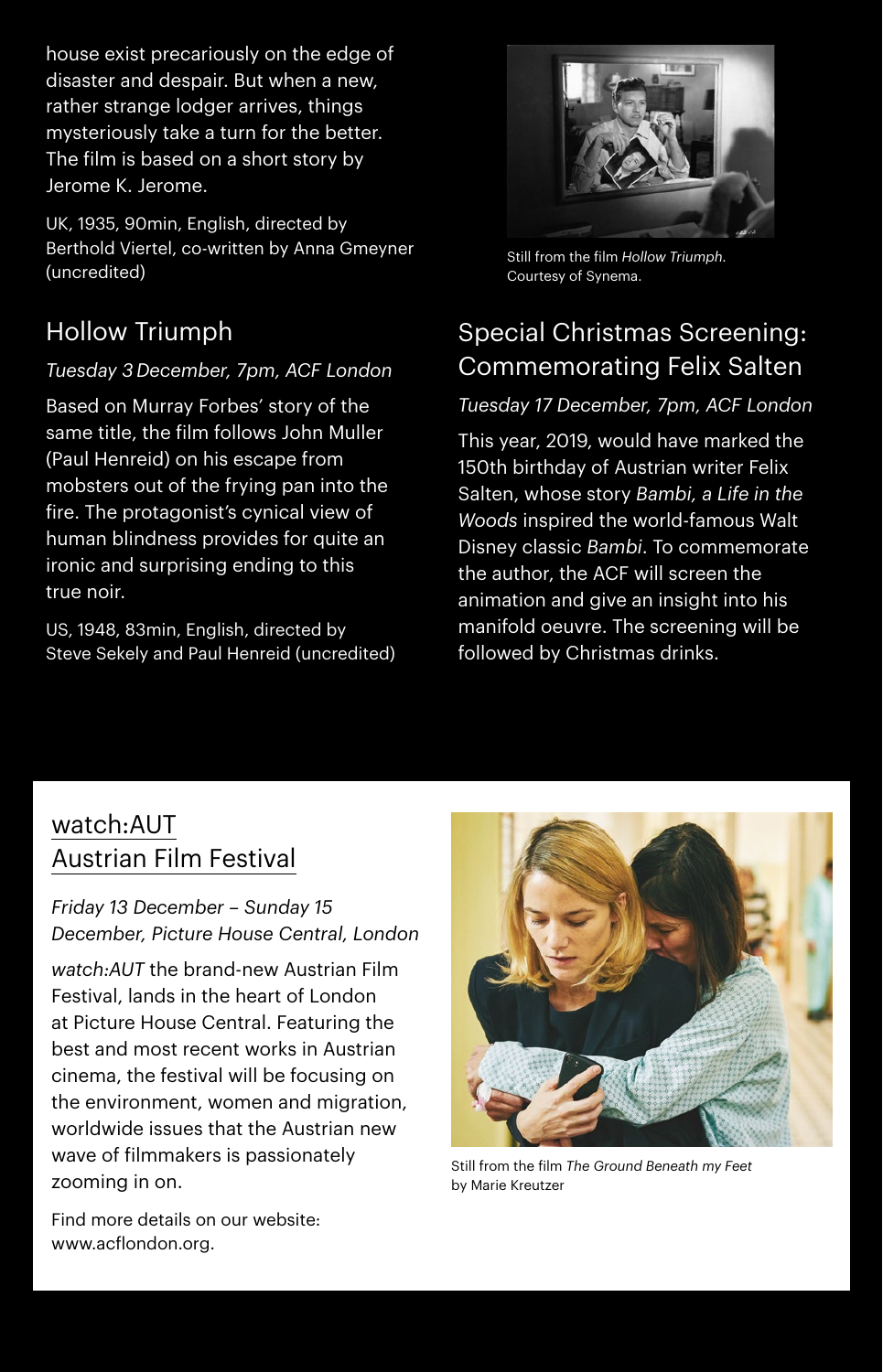

Still from the film *Earth*

#### New Austrian Cinema

We are pleased to start 2020 with a continuation of our New Austrian Cinema strand with a documentary by Nikolaus Geyrhalter and a feature film by Peter Schreiner.

#### Earth

*Monday 13 January 2020, 7pm, ACF London*

Several billion tons of soil and rocks are annually moved by humans – with shovels, excavators or dynamite. Nikolaus Geyrhalter observes people in mines, quarries and at large construction sites, engaged in a constant struggle to take possession of the planet.

Austria, 2019, 115min, English, German, Hungarian, Spanish and Italian with English subtitles, directed by Nikolaus Geyrhalter

#### Garden

#### *Tuesday 21 January 2020, 7pm, ACF London*

Julia is suffering from a life-threatening disease; Awad, the film director, was kidnapped and imprisoned by the militia; stage designer Herman is plagued by nightmares; Sandu, the gardener, spent his childhood living in institutional homes; Omar fled the Syrian war with his wife and children. A garden becomes the stage for its protagonists – a nightmare, a prison and a scene of war.

Austria, 2019, 136min, German with English subtitles, directed by Peter Schreiner



Still from the film *Garden*